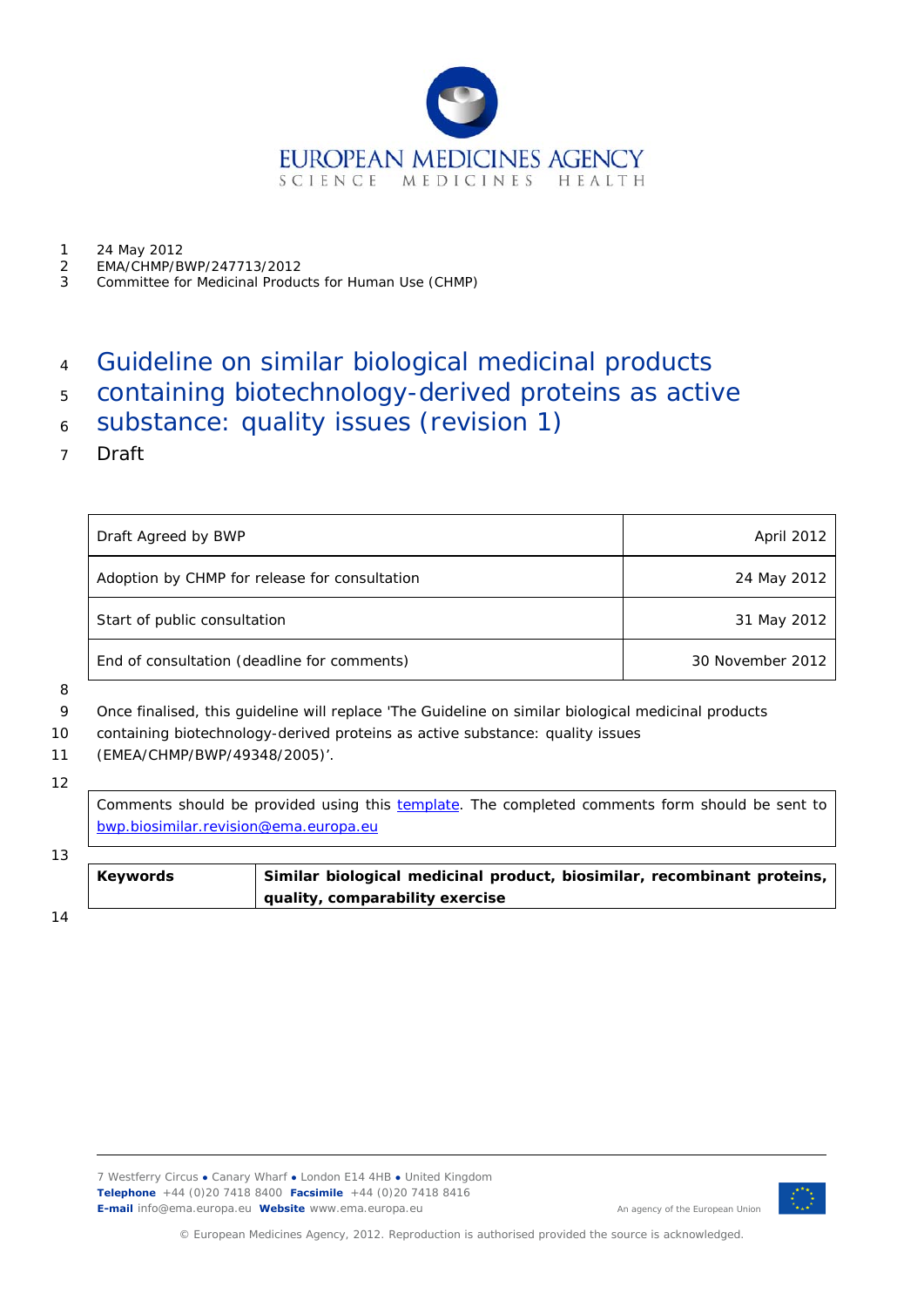#### 15 Guideline on similar biological medicinal products

16 containing biotechnology-derived proteins as active

| 17 Substance: quality issues (revision 1) |  |  |
|-------------------------------------------|--|--|
|                                           |  |  |

#### 18 **Table of contents**

| 19 |                                                                       |
|----|-----------------------------------------------------------------------|
| 20 |                                                                       |
| 21 |                                                                       |
| 22 |                                                                       |
| 23 | 4. Manufacturing process of a similar biological medicinal product 4  |
| 24 | 5. Comparability exercise versus reference medicinal product, quality |
| 25 |                                                                       |
| 26 |                                                                       |
| 27 |                                                                       |
| 28 |                                                                       |
| 29 |                                                                       |
| 30 |                                                                       |
| 31 |                                                                       |
| 32 |                                                                       |
| 33 |                                                                       |
| 34 |                                                                       |

35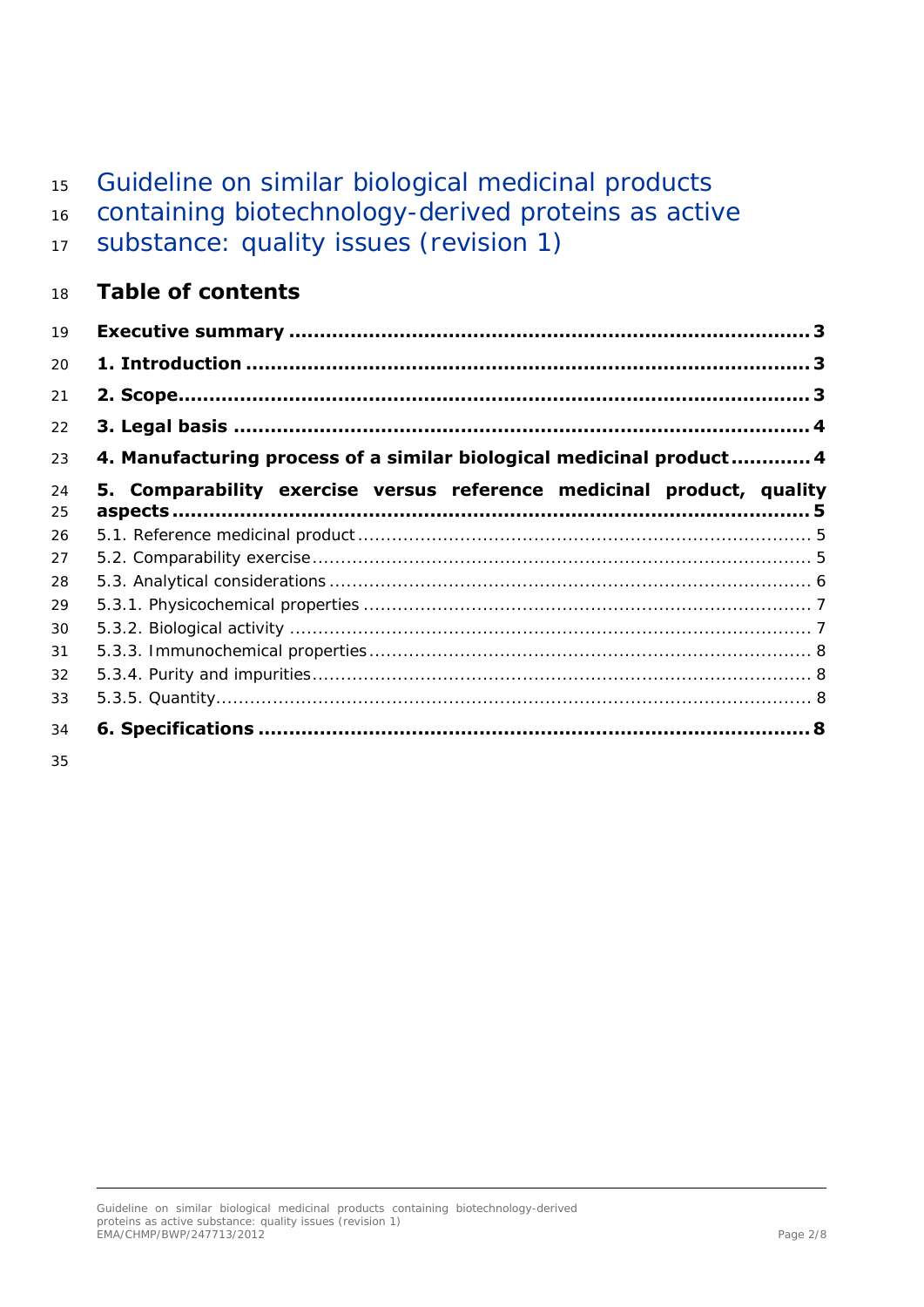#### <span id="page-2-0"></span>36 **Executive summary**

37 38 39 The Guideline on similar biological medicinal products containing biotechnology-derived proteins as active substance: quality issues lays down the quality requirements for a biological medicinal product claiming to be similar to another one already marketed.

- 40 The guideline addresses the requirements regarding manufacturing processes, the comparability
- 41 exercise for quality, considering the choice of reference medicinal product, analytical methods,
- 42 physicochemical characterisation, biological activity, purity and quality attributes for relevant
- 43 specifications of the similar biological medicinal product.

# <span id="page-2-1"></span><sup>44</sup>**1. Introduction**

- 45 A company may choose to develop a new biological medicinal product claimed to be similar (similar
- 46 biological medicinal product) in terms of Quality, Safety and Efficacy to a reference medicinal product,
- 47 which has been granted a marketing authorisation in the Community. The development of a similar
- 48 biological medicinal product (biosimilar) relies in part on the scientific knowledge gained from the
- 49 reference medicinal product, provided that the active substance of the biosimilar has been
- 50 demonstrated to be similar, in physicochemical and biological terms, to the active substance of the
- 51 reference medicinal product.
- 52 Biosimilars are manufactured and controlled according to their own development, taking into account
- 53 54 relevant and up-to-date information. The product development should be performed in accordance with relevant ICH and CHMP guidelines.
- 55 In contrast to the approach generally followed for generic medicinal products, a comparison of the
- 56 biosimilar to a publicly available standard is not sufficient for the purpose of comparability. The
- 57 biosimilar should be demonstrated to be similar to a reference medicinal product approved in the
- 58 Community, which is selected by the company developing the biosimilar. Consequently, an extensive
- 59 comparability exercise with the chosen reference medicinal product will be required to demonstrate
- 60 that the biosimilar product has a similar profile in terms of quality, safety and efficacy to the reference
- 61 medicinal product.
- 62 It is acknowledged that the manufacturer developing a biosimilar would normally not have access to all
- 63 information that could allow an exhaustive comparison with the reference medicinal product,
- 64 65 particularly with regards to the manufacturing process. Nevertheless the level of detail must be such that firm conclusions can be made.
- 66 If appropriately carried out, the comparability exercise at the quality level, including analysis of
- 67 relevant quality attributes with sufficiently sensitive analytical tools, could allow for the submission of a
- 68 Marketing Authorisation Application in accordance with Article 10(4) of Directive 2001/83/EC, as
- 69 amended. In such situation, the applicant would normally be required to perform relevant non-clinical
- 70 and clinical comparability program to complete the biosimilar development as laid down in the
- 71 legislation and technical guidelines.

# <span id="page-2-2"></span><sup>72</sup>**2. Scope**

- 73 This guideline addresses quality aspects of the demonstration of comparability for similar biological
- 74 medicinal products containing recombinant DNA-derived proteins and derivatives to support a
- 75 Marketing Authorisation Application. Nevertheless, the principles explained in this document could
- 76 apply to other biological products, on a case by case basis.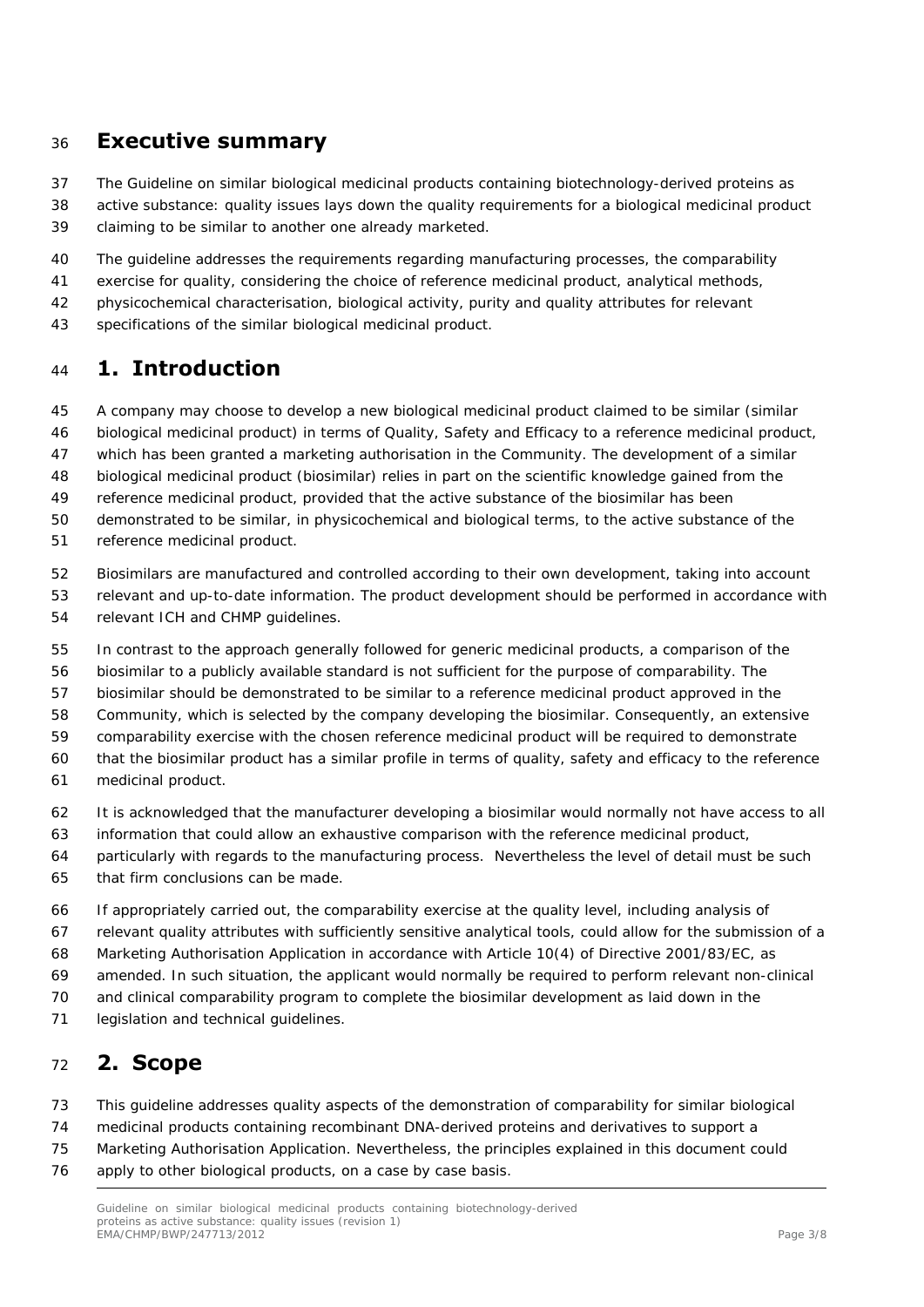- 77 This guideline does not address the comparability exercise for changes introduced in the manufacturing
- 78 process of a given product (i.e. changes during development and post-authorisation), as outlined by
- 79 ICH Q5E.

# <span id="page-3-0"></span><sup>80</sup>**3. Legal basis**

- 81 82 This guideline has to be read in conjunction with the introduction and general principles (4) and part II of the Annex I to Directive 2001/83 as amended.
- 83 A full quality dossier (CTD Module 3) is required as detailed in current legislation and this should be
- 84 supplemented by the demonstration of biosimilar comparability, as discussed in this guideline.
- 85 Applicants should note that the comparability exercise for a biosimilar product versus the reference
- 86 medicinal product is an additional element to the normal requirements of the quality dossier and
- 87 should be discussed separately when presenting the data in Module 3.

## <span id="page-3-1"></span><sup>88</sup>**4. Manufacturing process of a similar biological medicinal**  <sup>89</sup>**product**

- 90 91 The development and documentation for biosimilars should cover two distinct but complementary aspects:
- 93 92 i) molecular characteristics and quality attributes (QA) of the target product profile should be comparable to the reference medicinal product;
- 94 ii) performance and consistency of the manufacturing process of the biosimilar on its own.
- 95 The quality target product profile (QTPP) of a biosimilar should be based on data collected on the
- 96 chosen reference medicinal product, including publicly available information and data obtained from
- 97 98 extensive characterisation of the reference medicinal product. The QTPP should be detailed at an early stage of development and forms the basis for the development of the biosimilar product and its
- 99 manufacturing process. It is important to identify critical quality attributes that may impact the safety
- 100 and efficacy of the product.
- 101 A biosimilar is manufactured and controlled according to its own development, taking into account
- 102 state-of–the-art information on manufacturing processes and consequences on product characteristics.
- 103 As for any biological medicinal product, the biosimilar medicinal product is defined by the molecular
- 104 composition of the active substance resulting from its process, which may introduce its own molecular
- 105 variants, isoforms or other product-related substances as well as process-related impurities. Potential
- 106 risks introduced by the proposed manufacturing process, as compared to the reference medicinal
- 107 product, should be kept in mind during the development of a biosimilar. For instance, the use of novel
- 108 expression systems should be carefully considered, as they may introduce additional risk, such as
- 109 atypical glycosylation pattern, higher variability or even a different impurity profile, as compared to the
- 110 reference medicinal product.
- 111 The formulation of the biosimilar does not need to be identical to that of the reference medicinal
- 112 product. The applicant should take into account state-of-the-art technology and, regardless of the
- 113 formulation selected, the suitability of the proposed formulation with regards to stability, compatibility
- 114 (i.e. interaction with excipients, diluents and packaging materials), integrity, activity and strength of
- 115 the active substance should be demonstrated. If a different formulation and/or container/closure
- 116 system to the reference medicinal product is selected (including any material that is in contact with the
- 117 medicinal product), its potential impact on the safety and efficacy should be appropriately justified.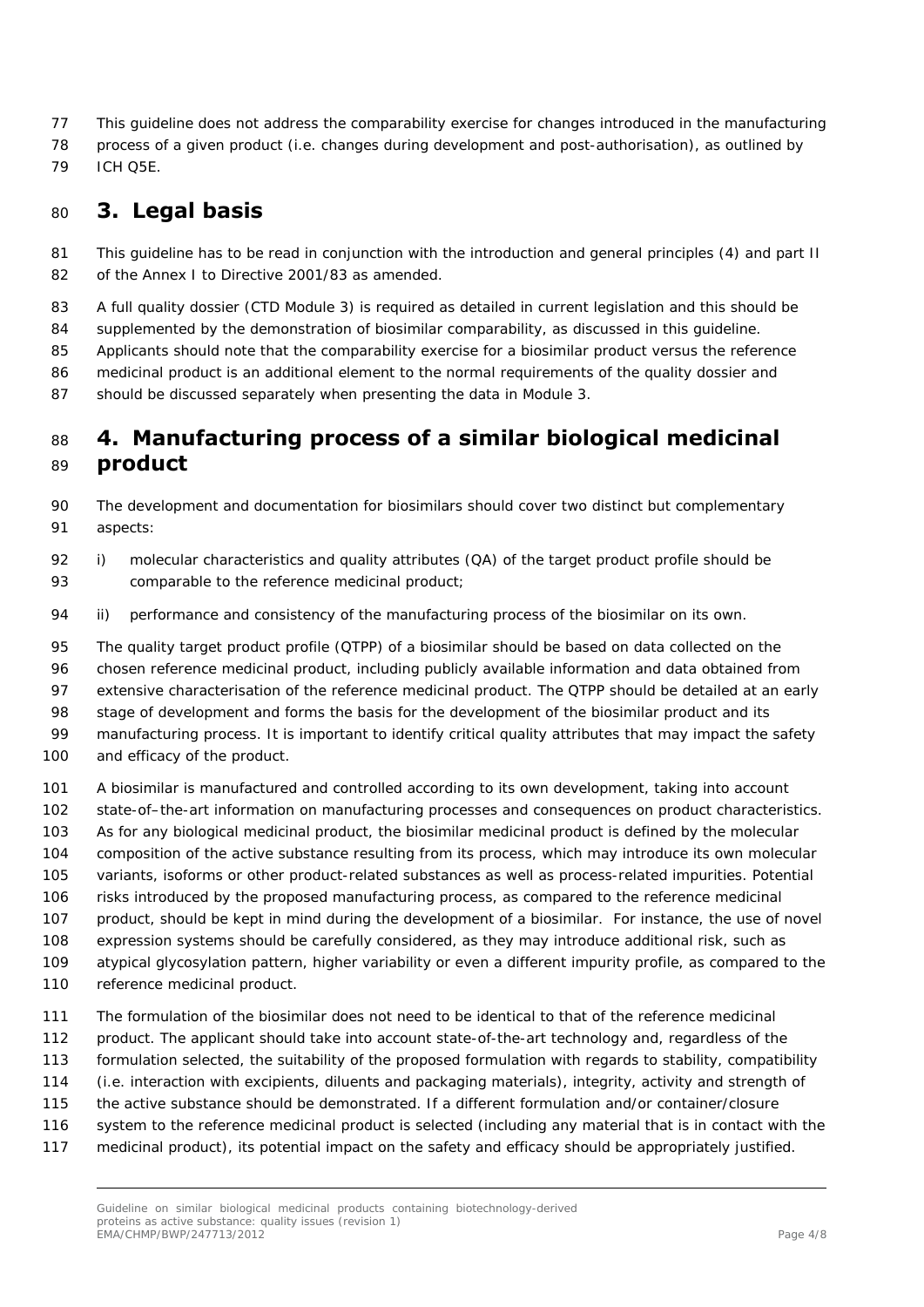- 118 The stability of the biosimilar product should be determined according to ICH Q5C. Any claims with
- 119 regard to stability and compatibility must be supported by data and cannot be extrapolated from the
- 120 reference medicinal product.

121 122 It is acknowledged that the biosimilar will have its own lifecycle. When changes to the manufacturing process (active substance and/or finished product) are introduced during development, a comparability

- 123 assessment (as described in ICH Q5E) should be performed. For the purposes of clarity, any
- 124 comparability exercise(s) for process changes introduced during development should be clearly
- 125 identified in the dossier and addressed separately from the comparability exercise versus the reference
- 126 medicinal product. In addition, acknowledging the possible changes made to the process during the
- 127 development of the biosimilar product, it is advisable to generate the required quality, safety and
- 128 efficacy data for the biosimilar comparability study with product manufactured with the final
- 129 130 manufacturing process and therefore representing the quality profile of the batches to be commercialised.

# <span id="page-4-0"></span><sup>131</sup>**5. Comparability exercise versus reference medicinal**  <sup>132</sup>**product, quality aspects**

### <span id="page-4-1"></span>133 *5.1. Reference medicinal product*

134 135 136 Several different batches of the reference medicinal product should be used to provide a robust analysis and to generate a representative quality profile. The relative age of the different batches of reference medicinal product should also be considered when establishing the target quality profile.

### <span id="page-4-2"></span>137 *5.2. Comparability exercise*

138 An extensive comparability exercise will be required to demonstrate that the biosimilar has a highly similar quality profile when compared to the reference medicinal product. This should include comprehensive side-by-side analyses of the proposed biosimilar and reference medicinal product using sensitive and orthogonal methods to determine not only similarities but also potential differences in quality attributes. Any differences detected in the quality attributes will have to be appropriately justified with regard to their potential impact on safety and efficacy. If significant quality differences at the level of the active substance and/or the finished product are confirmed (e.g. atypical posttranslational structure for which an impact on safety or efficacy cannot be excluded), it may be very challenging to claim similarity to the reference medicinal product, and thus, a full Marketing Authorisation Application may be more appropriate. Alternatively, the applicant could consider adequate revision of the manufacturing process to minimise these differences. 139 140 141 142 143 144 145 146 147 148 149 150 The aim of the comparability exercise is to demonstrate that the biosimilar product under development and the reference medicinal product chosen by the applicant are similar at the level of the finished

- 151 product, i.e. the material that will be used to treat the patient. It is not expected that all quality
- 152 153 attributes will be identical and minor differences may be acceptable, if appropriately justified. Particular attention should be given to quality attributes that might have a potential impact on safety or efficacy
- 154 (e.g. impact on immunogenicity or potency) or that have not been identified in the reference medicinal
- 155 product).
- 156 The applicant should demonstrate that the desired product and product-related substances present in
- 157 the finished product of the biosimilar are highly similar to that of the reference medicinal product.
- 158 159 Where quantitative differences are detected, such differences should be demonstrated to have no relevance for the clinical performance of the product. Qualitative differences (i.e. presence or absence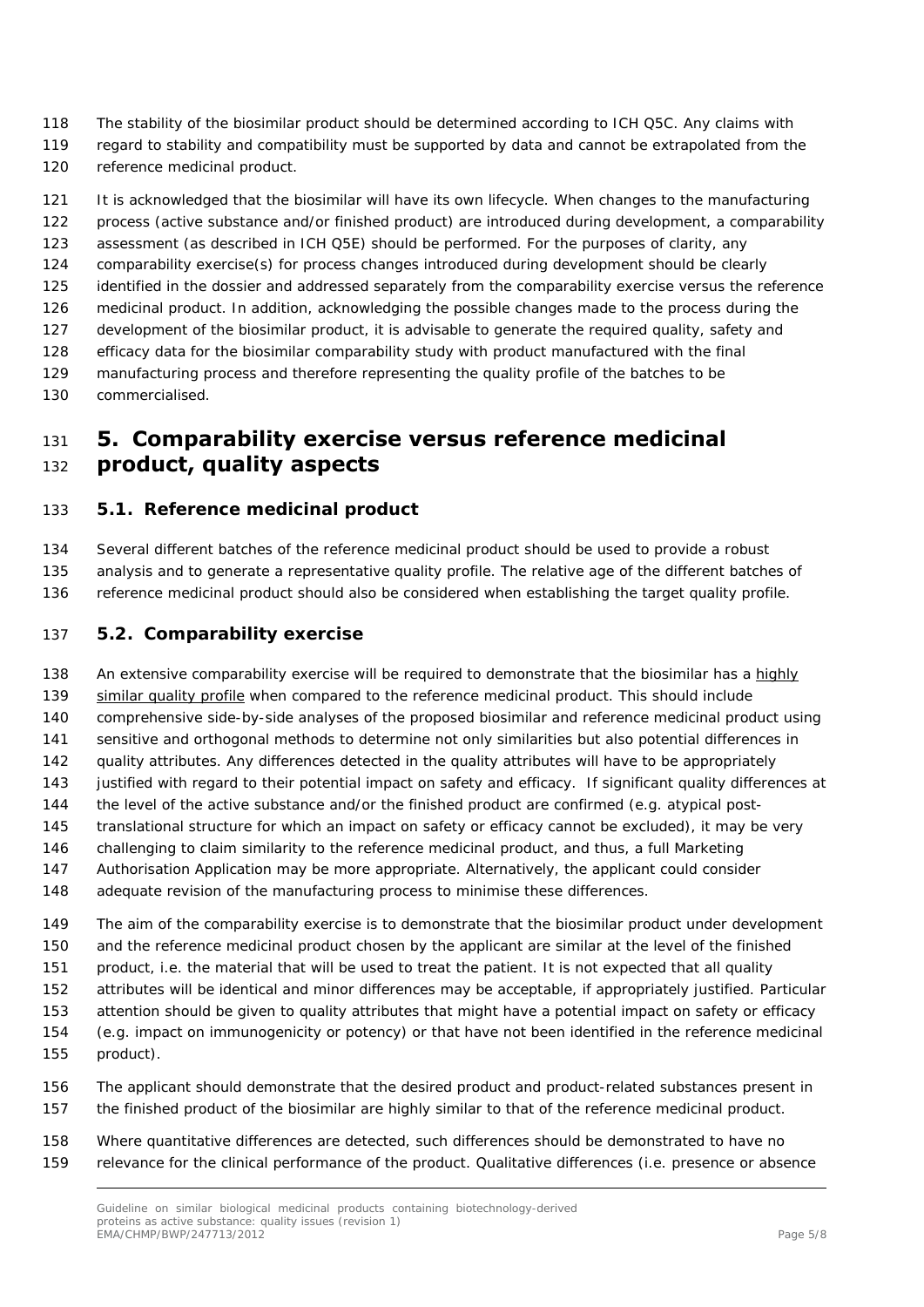- 160 of product-related substances and/or impurities) require a thorough justification, which may include
- 161 non-clinical and/or clinical data, as appropriate. It is however preferable to rely on purification
- 162 processes to remove impurities rather than to establish a preclinical testing program for their
- 163 qualification.

164 The target acceptance criteria used in the comparability exercise should be justified. Quantitative limits

- 165 166 should be established, where possible. The relevance of these limits should be discussed, taking into account the number of reference medicinal product lots tested, the quality attribute investigated and
- 167 the test method used. These limits should not be wider than the range of variability of the
- 168 representative reference medicinal product batches, unless otherwise justified. A descriptive statistical
- 169 170 approach to establish target acceptance criteria for quality attributes could be used, if appropriately justified.
- 171 172 It should be noted that acceptance criteria used for the comparability exercise versus the reference medicinal product should be handled separately from release specifications (see also section 6 below).
- 173 As highlighted in section 4, it is advisable to generate the required quality, safety and efficacy data for
- 174 the biosimilar comparability exercise with product manufactured with the final manufacturing process.
- 175 While manufacturing changes may be expected during product development, it can be difficult to make
- 176 a robust comparison with the reference medicinal product and various batches of biosimilar material
- 177 manufactured using different/evolving processes.
- 178 It is acknowledged that the manufacturing process of the reference medicinal product may evolve
- 179 through its lifecycle, and may lead to detectable differences in some quality attributes. Such events
- 180 could occur during the development of a biosimilar medicinal product and may result in a development
- 181 according to a QTPP which is no longer fully representative of the reference medicinal product available
- 182 on the market. The ranges identified before and after the observed shift in quality profile could
- 183 normally be used to support the comparability exercise at the quality level, as either range is
- 184 representative of the reference medicinal product. Quality attribute values which are outside the
- 185 range(s) of variability measured in the different profiles of the reference medicinal product should be
- 186 appropriately justified with regard to their potential impact on safety and efficacy.
- 187 188 It should also be noted that there is no regulatory requirement for re-demonstration of biosimilarity once the Marketing Authorisation is granted.
- 189 An overview of the comparability exercise performed at the quality level should be provided, and
- 190 191 should include an adequate description of the materials tested, the target acceptance criteria and analytical methods used.
- 192 The materials used in the comparability exercise (i.e. biosimilar and reference medicinal product)
- 193 should be clearly identified (e.g. brand name, pharmaceutical form, formulation, strength, origin of the
- 194 reference medicinal product, number of batches, lot number, age of batches, use). Direct comparison
- 195 of the biosimilar to a publicly available standard, e.g. Ph. Eur., WHO, is not sufficient for the purpose of
- 196 comparability. Comparability should be demonstrated between the biosimilar and the reference
- 197 medicinal product with an established safety and efficacy profile.

### <span id="page-5-0"></span>198 *5.3. Analytical considerations*

199 200 201 Extensive state-of-the-art characterisation studies should be applied to the biosimilar and reference medicinal products in parallel, to demonstrate with a high level of assurance that the quality of the biosimilar is comparable to the reference medicinal product.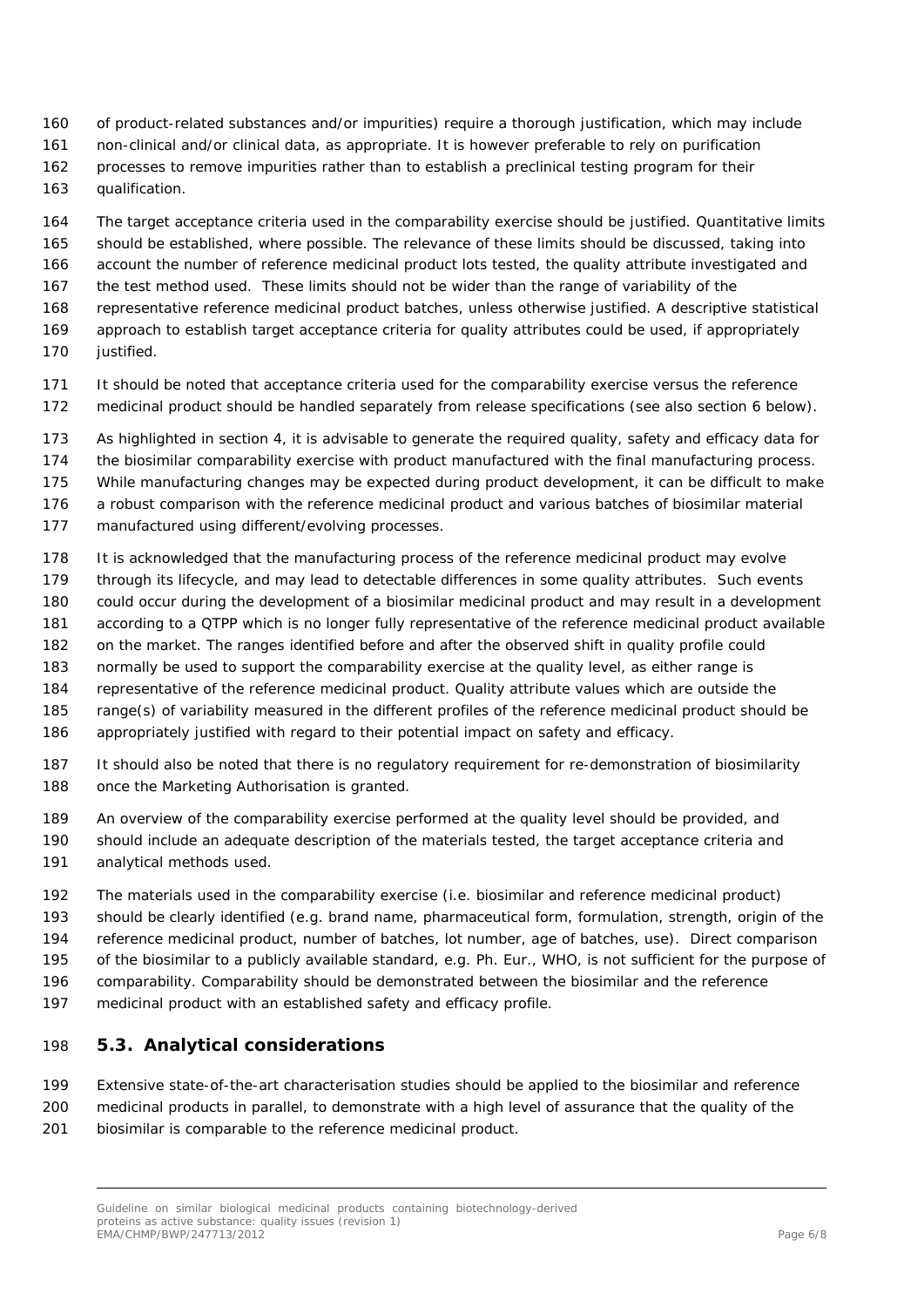- 202 It is the responsibility of the applicant to demonstrate that the selected methods used in the
- 203 comparability exercise would be able to detect slight differences in all aspects pertinent to the
- 204 evaluation of quality. Methods used in the characterisation studies form an integral part of the quality
- 205 data package and should be appropriately qualified for the purpose of comparability. If applicable,
- 206 207 standards and reference materials (e.g. from Ph. Eur., WHO) should be used for method qualification and standardization.
- 208 209 For some analytical techniques, a direct or side by side analysis of the biosimilar and reference medicinal product may not be feasible or give limited information (e.g. due to the low concentration of
- 210 active substance and/or the presence of interfering excipients such as albumin). In such cases,
- 211 samples could be prepared from the finished product (e.g. extraction, concentration, and/or other
- 212 suitable techniques). Where such preparation techniques are used, the preparation should be outlined,
- 213 and the impact of the sample preparation process should be appropriately documented and discussed
- 214 (e.g. comparison of active substances before and after formulation/deformulation preparation).

## <span id="page-6-0"></span>215 **5.3.1. Physicochemical properties**

216 217 218 219 220 221 222 223 224 225 The physicochemical comparison comprises the evaluation of physicochemical parameters and the structural identification of product-related substances and impurities. A physicochemical characterisation programme should include a determination of the composition, physical properties, primary and higher order structures of the biosimilar, using appropriate methodologies. The target amino acid sequence of the biosimilar should be confirmed and is expected to be the same as for the reference medicinal product. Any detected differences should be part of the micro-heterogeneous pattern of the reference medicinal product. The N- and C-terminal amino acid sequences, free SH groups and disulfide bridges should be compared, as appropriate. Any modifications/truncations should be quantified and any intrinsic- or expression system-related variability should be described, set at the minimum and justified.

226 227 228 229 230 If present, post-translational modified forms should be appropriately characterised. The carbohydrate profile, comprising the overall glycan profile, site-specific glycosylation patterns as well as site occupancy should be compared. The presence of unusual glycosylation structures (unusual monosaccharides, linkages or sequences) or variants not observed in the reference medicinal product may raise particular concerns and would require appropriate justification (see 5.2).

## <span id="page-6-1"></span>231 **5.3.2. Biological activity**

232 233 234 235 236 237 238 239 240 241 242 243 244 The comparability exercise should include an assessment of the biological properties of the biosimilar and the reference medicinal product as an essential step in establishing a complete characterisation profile. The biological activity is the specific ability or capacity of the product to achieve a defined biological effect. Biological assays using different and complementary approaches to measure the biological activity should be considered, as appropriate. Depending on the biological properties of the product different assay formats can be used, e.g. ligand or receptor binding assays, enzymatic assays, cell-based assays. Complementary approaches should be followed to accommodate the inherent limitations regarding validation characteristics of single bioassays. For biological assays, it should be demonstrated that the assay is sensitive and specific, and ideally sufficiently discriminatory to actually detect changes in biological activity. The results of relevant biological assay(s) should be provided and expressed in units of activity calibrated against an international or national reference standard, when available and appropriate. These assays should comply with appropriate European Pharmacopoeia requirements for biological assays, if applicable.